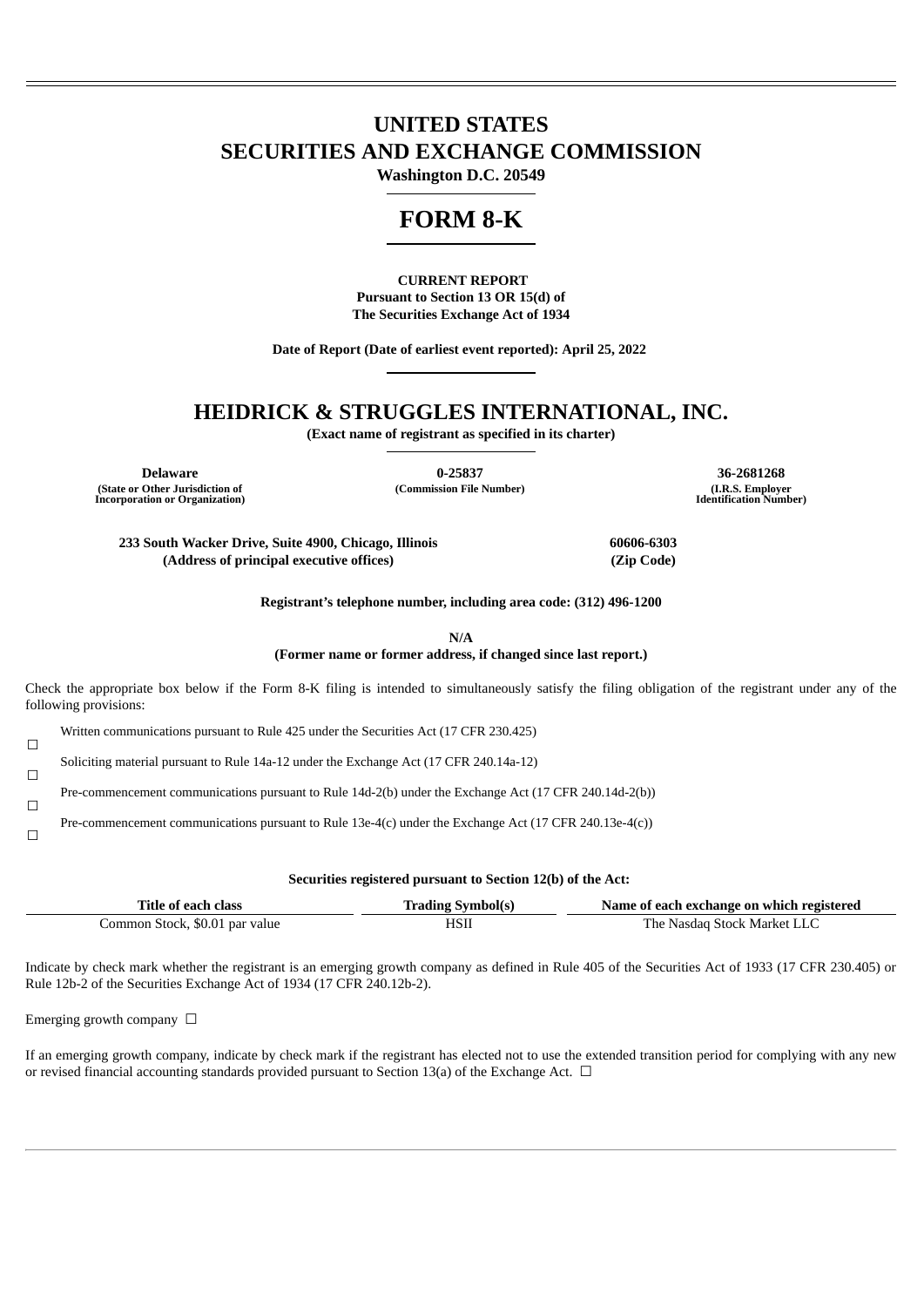## **Item 2.02 Results of Operations and Financial Condition.**

On April 25, 2022, Heidrick & Struggles International, Inc. ("Heidrick & Struggles" or the "Company") reported its earnings for the first quarter ended March 31, 2022. A copy of the Company's press release containing the information is being furnished as Exhibit 99.1 to this Report on Form 8-K and is incorporated herein by reference.

The information furnished pursuant to this Item 2.02, including Exhibit 99.1, shall not be deemed "filed" for purposes of Section 18 of the Securities Exchange Act of 1934 (the "Exchange Act") or otherwise subject to the liabilities under that Section and shall not be deemed to be incorporated by reference into any filing of Heidrick & Struggles under the Securities Act of 1933 or the Exchange Act.

#### **Item 9.01 Financial Statements and Exhibits.**

# (d) Exhibits

The following exhibits are being furnished as part of this Report on Form 8-K:

| Exhibit No. | Description                                                                                 |
|-------------|---------------------------------------------------------------------------------------------|
| 99.1        | Heidrick & Struggles International, Inc. Press Release dated April 25, 2022                 |
| 104         | Inline XBRL for the cover page of this Current Report on Form 8-K (included as Exhibit 101) |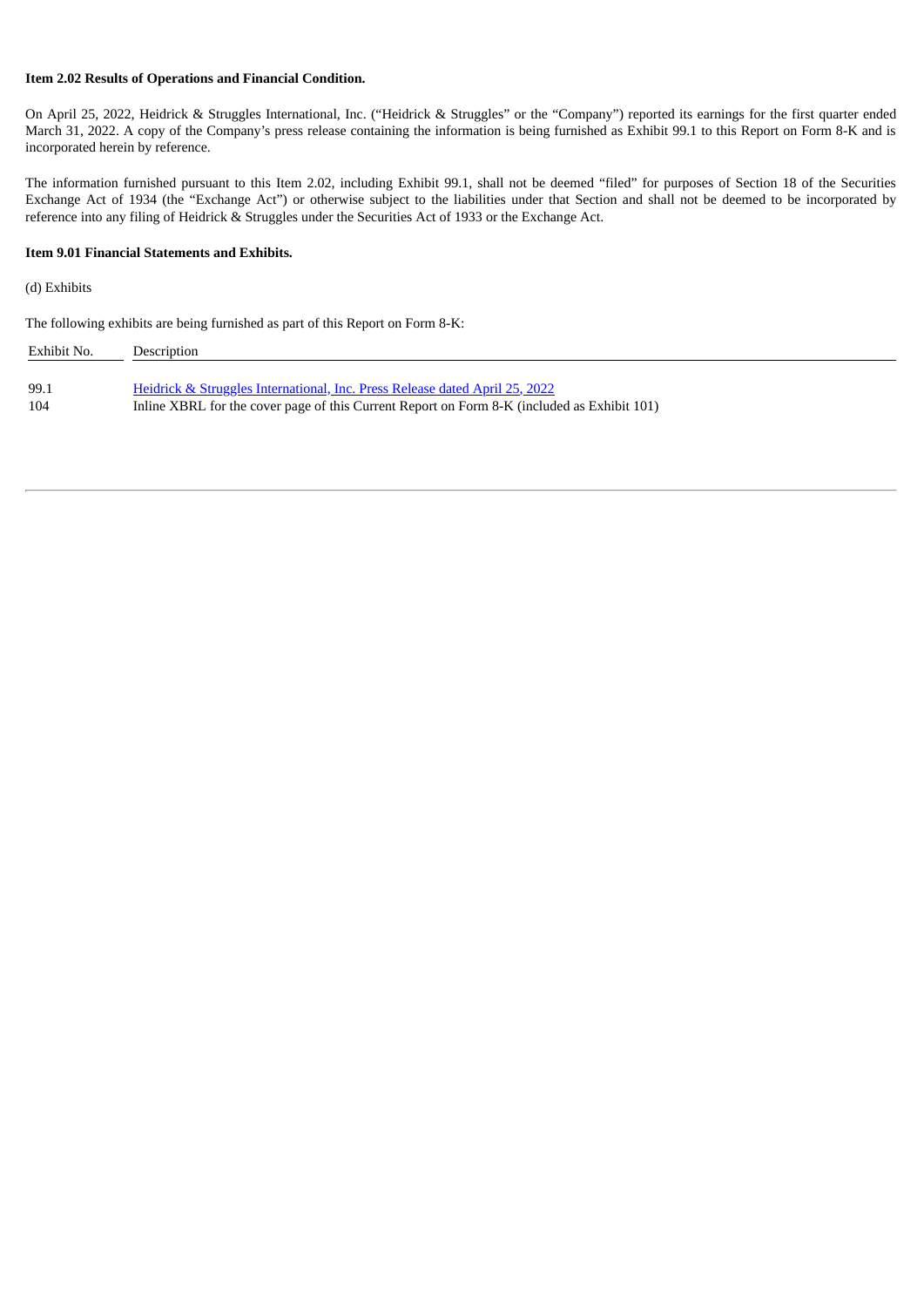# **SIGNATURES**

Pursuant to the requirements of the Securities Exchange Act of 1934, the registrant has duly caused this report to be signed on its behalf by the undersigned hereunto duly authorized.

> Heidrick & Struggles International, Inc. (Registrant)

Dated: April 25, 2022 /s/ Mark R. Harris

Name: Mark R. Harris Title: Executive Vice President and Chief Financial Officer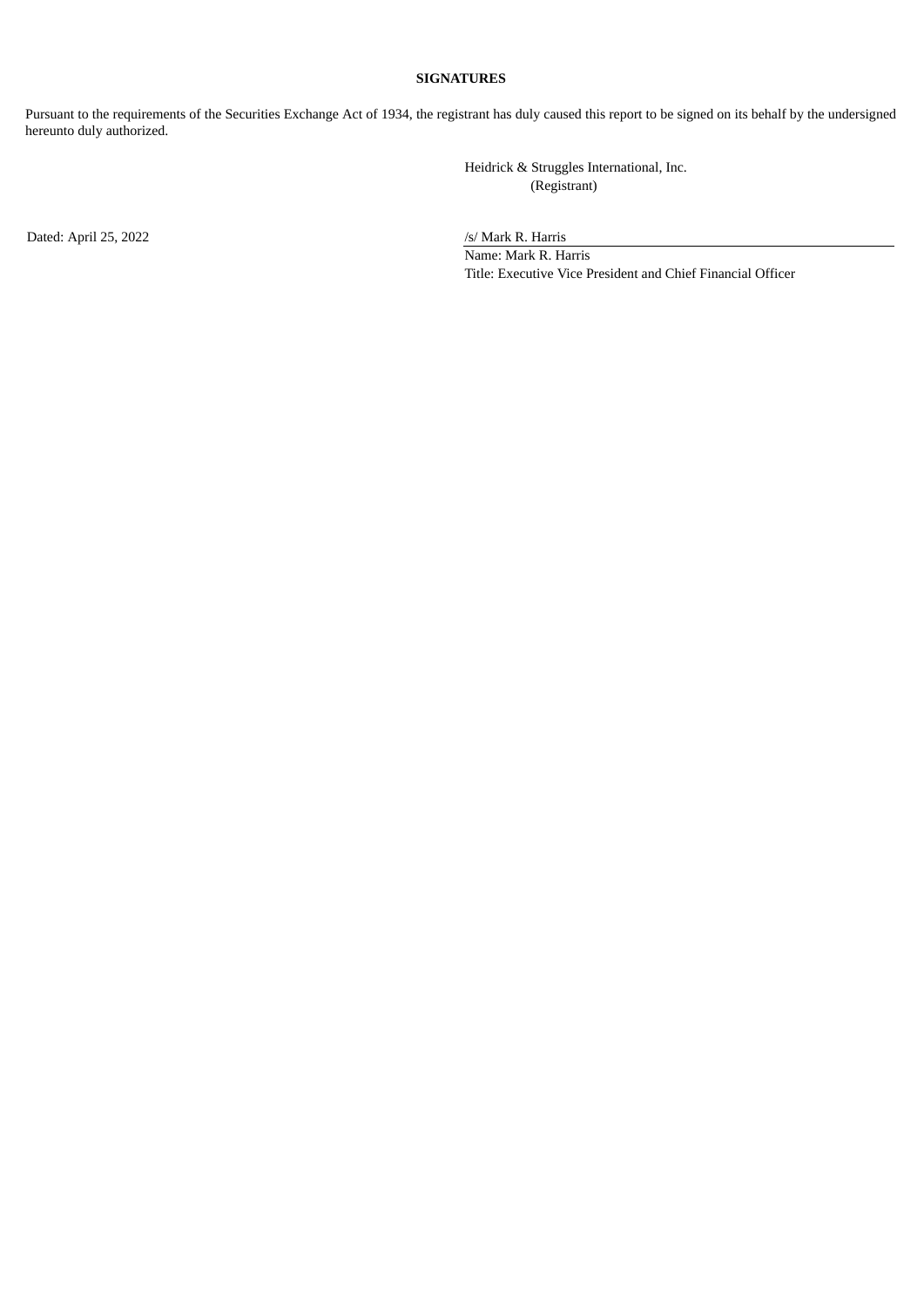# <span id="page-3-0"></span>HEIDRICK & STRUGGLES

*FOR IMMEDIATE RELEASE*

# **Heidrick & Struggles Posts Record First Quarter 2022 Results**

# *Net Revenue of \$284 Million Climbs 47% Over Prior Year Record Achieves Record Profitability Guides to Record Q2 Net Revenue*

**CHICAGO, April 25, 2022** – Today Heidrick & Struggles International, Inc. (Nasdaq: HSII) ("Heidrick & Struggles" or the "Company") announced financial results for its first quarter ended March 31, 2022.

#### **First Quarter Highlights:**

- Net revenue reached a record \$283.9 million, an increase of 46.6% versus the prior year period.
- Operating income\* increased to \$30.2 million, 54.2% higher than the prior year period.
- Adjusted EBITDA\* was \$35.7 million and grew 19.4% year-over-year, and adjusted EBITDA margin was 12.6%.
- Net income\* climbed 24.5% to \$18.5 million, and diluted earnings per share\* was \$0.90.
- Cash and cash equivalents was \$268.0 million, 45.6% higher than at March 31, 2021.

\* New expense category quantifying digital product development efforts reduced operating income and adjusted EBITDA by \$4.4 million, net income by \$3.0 million, and diluted earnings per share by \$0.15 in the 2022 first quarter.

"We are pleased with yet another quarter of record financial performance that builds on our solid foundation of ongoing and deliberate shareholder value creation," stated Heidrick & Struggles' President and Chief Executive Officer, Krishnan Rajagopalan. "Today's announcement marks five consecutive quarters of record year-over-year net revenue results for Heidrick achieved by strong productivity in Executive Search, growth from our On-Demand Talent business, and the expanding impact of Heidrick Consulting's advisory work, all while we continue partnership incubation for future digital innovation."

Mr. Rajagopalan continued, "Companies across all industries and regions know that top talent, whether permanent, interim or project-based, quality work environments, and data-driven actionable insights are business imperatives now more than ever, contributing to demand for our products and services. Heidrick's differentiated strategy is working, and we look to the future to continue to benefit from an increasingly diversified mix of businesses, with cross collaboration opportunities expected to amplify our long-term business success."

#### **2022 First Quarter Results**

Record consolidated net revenue of \$283.9 million grew by \$90.2 million, or 46.6%, compared to net revenue of \$193.7 million in the 2021 first quarter. Net revenue growth was driven by all regions in Executive Search, by Heidrick Consulting, and by the addition of On-Demand Talent.

Executive Search net revenue of \$242.5 million increased by \$62.9 million, or 35.0%, compared to net revenue of \$179.6 million in the 2021 first quarter. Net revenue increased 39.5% in the Americas, 32.1% in Europe, and 18.8% in Asia Pacific. All industry practices exhibited growth compared to the prior year.

The Company had 394 Executive Search consultants at March 31, 2022, compared to 373 at March 31, 2021. Productivity, as measured by annualized Executive Search net revenue per consultant, was \$2.5 million compared to \$1.9 million in the 2021 first quarter. Average revenue per executive search was approximately \$124,000 compared to \$113,000 a year earlier. The number of confirmed searches increased 23.1% compared to the year-ago period.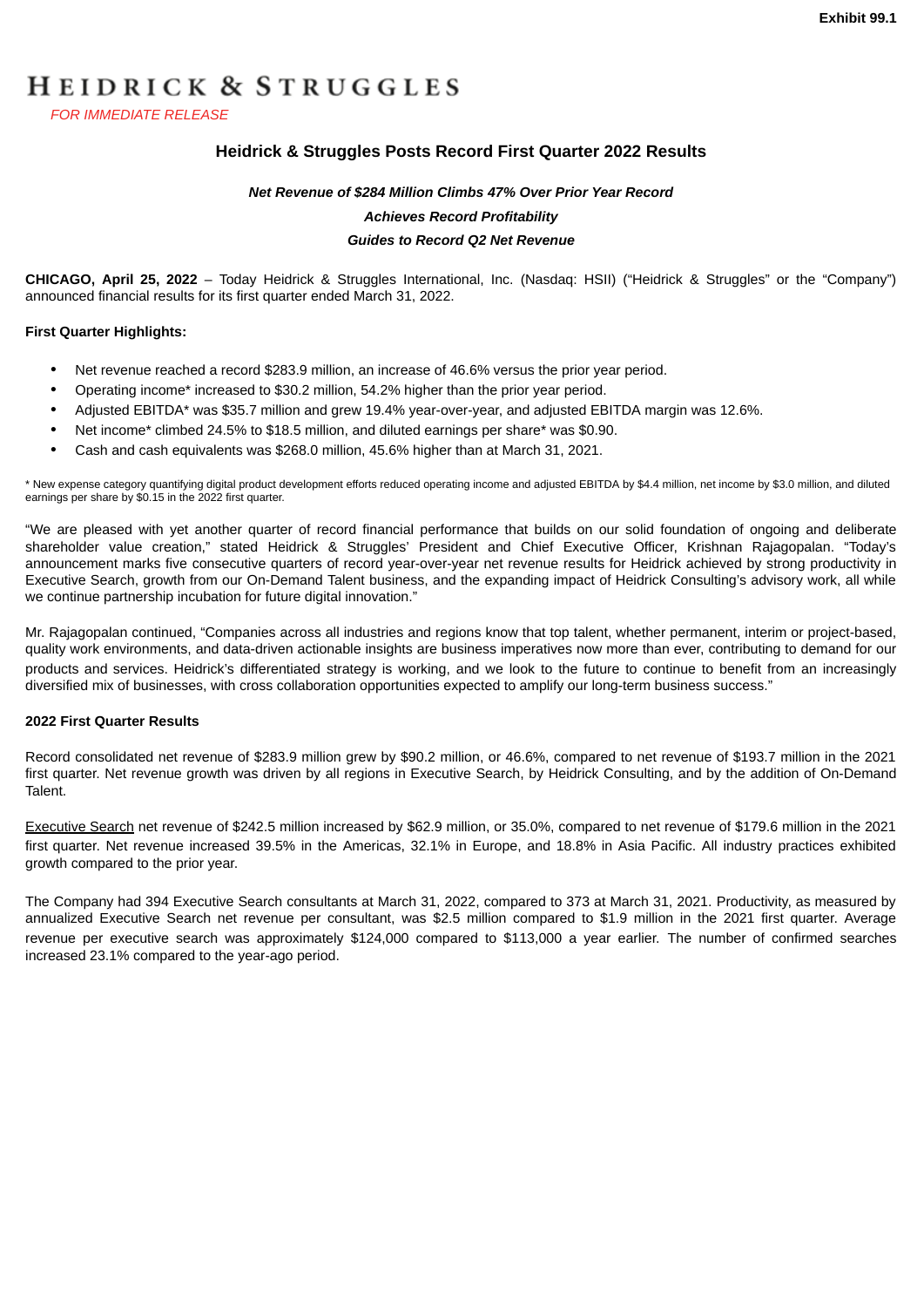On-Demand Talent, a new business segment which the Company acquired on April 1, 2021, generated net revenue of \$23.4 million, exceeding the Company's expectations.

Heidrick Consulting net revenue of \$17.9 million increased by \$3.9 million, or 27.7%, compared to net revenue of \$14.0 million in the 2021 first quarter. The Company had 70 Heidrick Consulting consultants at March 31, 2022, compared to 64 at March 31, 2021.

Consolidated salaries and benefits were \$201.4 million compared to \$141.4 million in the 2021 first quarter. Year-over-year, fixed compensation expense increased \$3.6 million due to increases in base salaries and payroll taxes, partially offset by decreases in the deferred compensation plan and stock compensation. Variable compensation increased \$56.5 million year-over-year due to an increase in production. Salaries and benefits expense was 71.0% of net revenue for the quarter, compared to 73.0% in the 2021 first quarter.

General and administrative expenses were \$29.8 million compared to \$27.4 million in the 2021 first quarter. The increase was primarily due to business development travel, intangible amortization, earnout accretion, information technology, and bad debt, partially offset by a decrease in office occupancy. As a percentage of net revenue, general and administrative expenses were 10.5% compared to 14.1% in the 2021 first quarter.

The Company's cost of services expense category was \$18.0 million, compared to \$1.5 million in the 2021 first quarter, primarily due to the acquisition of its On-Demand Talent business and an increase in the volume of consulting engagements.

Research and development, a new category of expense that captures expenses associated with new product development efforts, was \$4.4 million, or 1.6% of net revenue for the quarter.

Operating income, including research and development expense, was \$30.2 million, or 54.2% higher compared to \$19.6 million in the 2021 first quarter. Operating margin was 10.7%, compared to 10.1% in the 2021 first quarter. Year-ago results include a \$3.9 million restructuring charge related to the Company's real estate strategy. Excluding this charge, adjusted operating income in the 2021 first quarter was \$23.5 million and adjusted operating margin was 12.1%.

Net income, including research and development expense, was \$18.5 million and diluted earnings per share was \$0.90 with an effective tax rate of 33.7%. This compares to net income of \$14.8 million and diluted earnings per share of \$0.74, with an effective tax rate of 34.9%, in the 2021 first quarter. Excluding the aforementioned restructuring charge in the 2021 first quarter, adjusted net income was \$17.4 million and adjusted diluted earnings per share was \$0.86.

Adjusted EBITDA, including research and development expense, was \$35.7 million, an increase of 19.4% compared to adjusted EBITDA of \$29.9 million in the 2021 first quarter. Adjusted EBITDA margin was 12.6%, compared to 15.4% in the 2021 first quarter.

Net cash used in operating activities was \$262.2 million, compared to net cash used in operating activities of \$142.6 million in the 2021 first quarter. Cash and cash equivalents at March 31, 2022 was \$268.0 million, compared to \$545.2 million at December 31, 2021 and \$184.1 million at March 31, 2021. The Company's cash position typically builds throughout the year as employee bonuses are accrued, mostly to be paid out in the first quarter. There was no debt on the balance sheet at March 31, 2022, providing the Company financial flexibility.

#### **Dividend**

The Board of Directors declared a 2022 first quarter cash dividend of \$0.15 per share payable on May 20, 2022, to shareholders of record at the close of business on May 6, 2022.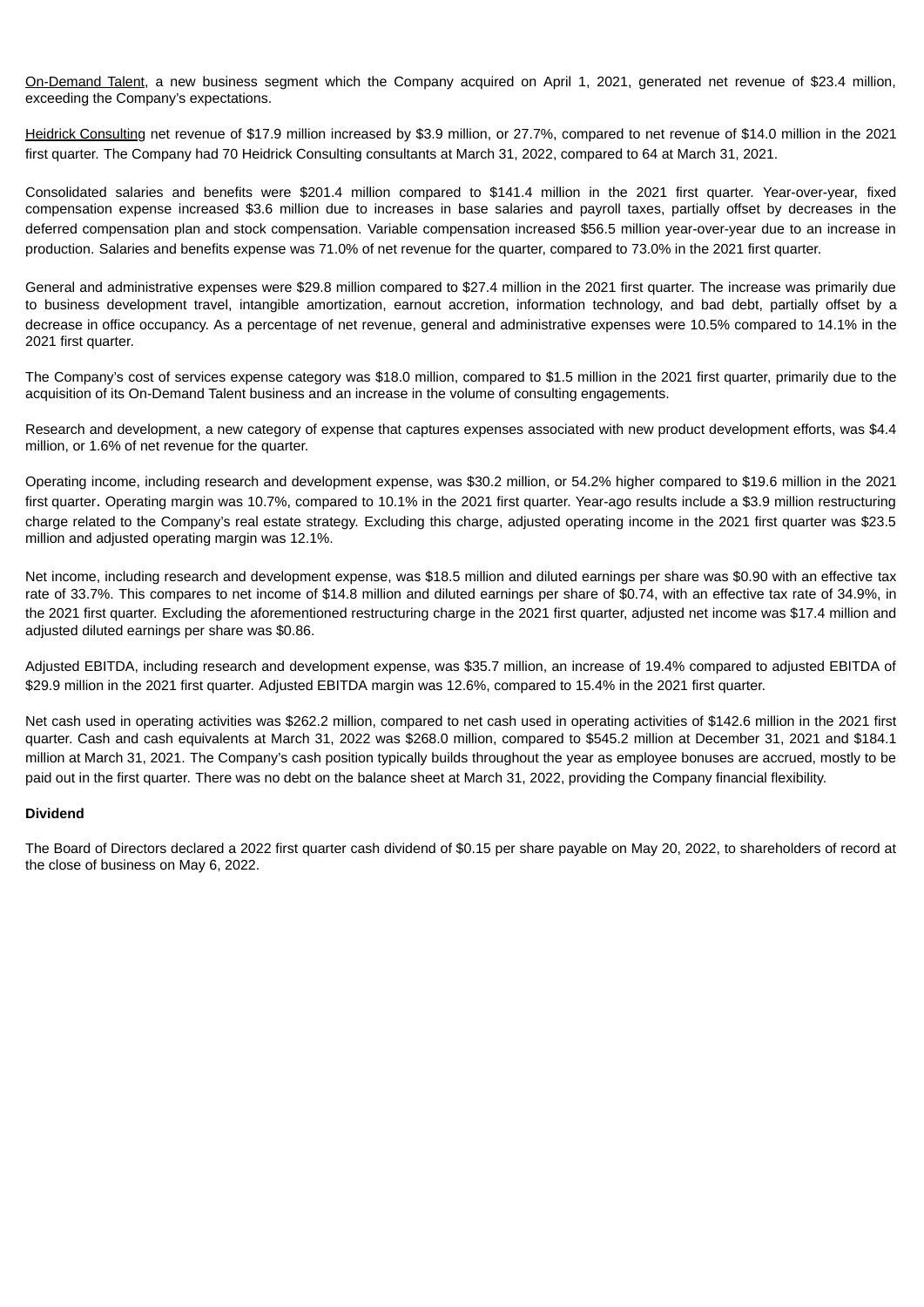#### **2022 Second Quarter Outlook**

The Company expects 2022 second quarter consolidated net revenue of between \$290 million and \$300 million, while acknowledging that some continued fluidity in external factors such as foreign conflicts, the interest rate environment, and the COVID-19 pandemic may impact quarterly results. In addition, this outlook is based on the average currency rates in March 2022 and reflects, among other factors, management's assumptions for the anticipated volume of new Executive Search confirmations, On-Demand Talent projects, and Heidrick Consulting assignments, and the current backlog, consultant productivity, consultant retention, and the seasonality of the business.

#### **Quarterly Webcast and Conference Call**

Heidrick & Struggles will host a conference call to review its first quarter results today, April 25, 2022 at 5:00 pm Eastern Time. Participants may access the Company's call and supporting slides through its website at www.heidrick.com or by dialing (888) 440-4091 or (646) 960- 0846. conference ID# 6106012. For those unable to participate on the live call, a webcast and copy of the slides will be archived at www.heidrick.com and available for up to 30 days following the investor call.

#### **About Heidrick & Struggles International, Inc.**

Heidrick & Struggles (Nasdaq: HSII) is a premier provider of global leadership advisory and on-demand talent solutions, serving the seniorlevel talent and consulting needs of the world's top organizations. In our role as trusted leadership advisors, we partner with our clients to develop future-ready leaders and organizations, bringing together our services and offerings in executive search, diversity and inclusion, leadership assessment and development, organization and team acceleration, culture shaping and on-demand, independent talent solutions. Heidrick & Struggles pioneered the profession of executive search more than 65 years ago. Today, the firm provides integrated talent and human capital solutions to help our clients change the world, one leadership team at a time. ® www.heidrick.com

#### **Non-GAAP Financial Measures**

To supplement the financial results presented in accordance with generally accepted accounting principles in the United States ("GAAP"), Heidrick & Struggles presents certain non-GAAP financial measures. A "non-GAAP financial measure" is defined as a numerical measure of a company's financial performance that excludes or includes amounts different than the most directly comparable measure calculated and presented in accordance with GAAP in the statements of comprehensive income, balance sheets or statements of cash flow of the Company. Pursuant to the requirements of Regulation G, this earnings release contains the most directly comparable GAAP financial measure to the non-GAAP financial measure.

The non-GAAP financial measures used within this earnings release are adjusted operating income, adjusted operating income margin, adjusted net income, adjusted basic and diluted earnings per share, adjusted effective tax rate, adjusted EBITDA, and adjusted EBITDA margin. These measures are presented because management uses this information to monitor and evaluate financial results and trends. Management believes this information is also useful for investors. Reconciliations of these non-GAAP financial measures with the most directly comparable measures calculated and presented in accordance with GAAP are provided as schedules attached to this release.

Adjusted operating income reflects the exclusion of restructuring charges.

Adjusted operating income margin refers to adjusted operating income as a percentage of net revenue in the same period.

Adjusted net income and adjusted diluted earnings per share reflect the exclusion of restructuring charges, net of tax.

Adjusted effective tax rate reflects the exclusion of restructuring charges, net of tax.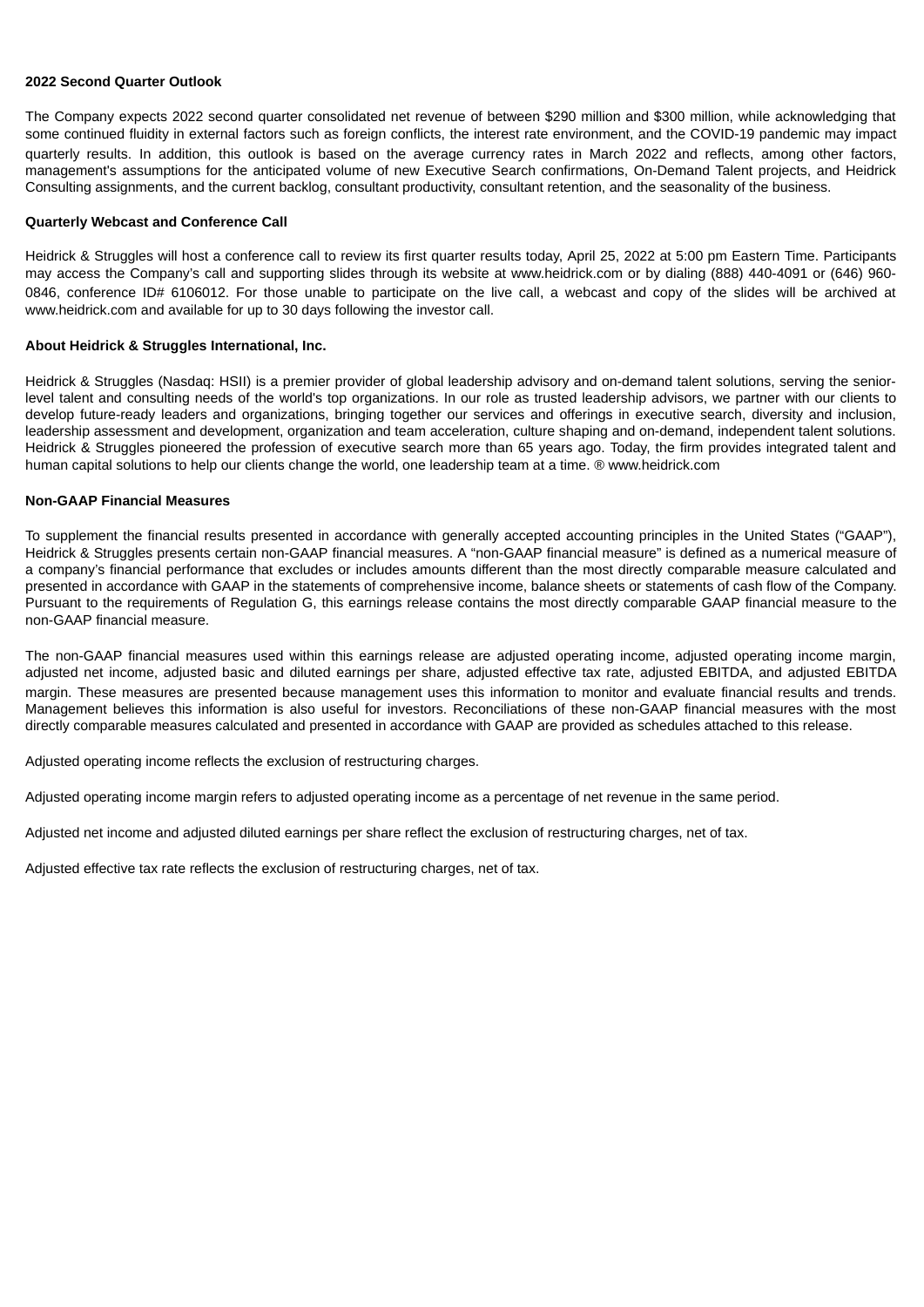Adjusted EBITDA refers to earnings before interest, taxes, depreciation, intangible amortization, equity-settled stock compensation expense, earnout accretion, contingent compensation related to acquisitions, deferred compensation plan income and expense, restructuring charges, and other non-operating income (expense).

Adjusted EBITDA margin refers to adjusted EBITDA as a percentage of net revenue in the same period.

#### **Safe Harbor Statement**

This press release contains forward-looking statements within the meaning of the federal securities laws. The forward-looking statements are based on current expectations, estimates, forecasts, and projections about the industry in which we operate and management's beliefs and assumptions. Forward-looking statements may be identified by the use of words such as "expects," "anticipates," "intends," "plans," "believes," "seeks," "estimates," "outlook," "projects," "forecasts," and similar expressions.Forward-looking statements are not guarantees of future performance, rely on a number of assumptions, and involve certain known and unknown risks and uncertainties that are difficult to predict, many of which are beyond our control. Factors that may cause actual outcomes and results to differ materially from what is expressed, forecasted, or implied in the forward-looking statements include, among other things, the impacts, direct and indirect, of the COVID-19 pandemic (including the emergence of variant strains) on our business, our consultants and employees, and the overall economy; the impact on global or a regional economy due to the outbreak or escalation of hostilities or war; leadership changes, our ability to attract, integrate, develop, manage and retain qualified consultants and senior leaders; our ability to prevent our consultants from taking our clients with them to another firm; our ability to maintain our professional reputation and brand name; the fact that our net revenue may be affected by adverse economic conditions; our clients' ability to restrict us from recruiting their employees; the aggressive competition we face; our heavy reliance on information management systems; the fact that we face the risk of liability in the services we perform; the fact that data security, data privacy and data protection laws and other evolving regulations and cross-border data transfer restrictions may limit the use of our services and adversely affect our business; social, political, regulatory and legal risks in markets where we operate; any challenges to the classification of our on-demand talent as independent contractors; the impact of foreign currency exchange rate fluctuations; the fact that we may not be able to align our cost structure with net revenue; unfavorable tax law changes and tax authority rulings; our ability to realize our tax losses; the timing of the establishment or reversal of valuation allowance on deferred tax assets; any impairment of our goodwill, other intangible assets and other long-lived assets; our ability to execute and integrate future acquisitions; the fact that we have anti-takeover provisions that make an acquisition of us difficult and expensive; our ability to access additional credit; and the increased cybersecurity requirements, vulnerabilities, threats and more sophisticated and targeted cyber-related attacks that could pose a risk to our systems, networks, solutions, services and data. We caution the reader that the list of factors may not be exhaustive. For more information on these risks, uncertainties and other factors, refer to our Annual Report on Form 10-K for the year ended December 31, 2021, under the heading "Risk Factors" in Item 1A, as updated in Part II of our subsequent Quarterly Reports on Form 10-Q, and other filings with the Securities and Exchange Commission. The forward-looking statements contained in this press release speak only as of the date of this press release. We undertake no obligation to update publicly any forward-looking statements, whether as a result of new information, future events or otherwise.

## **Contacts:**

#### **Investors & Analysts:**

Suzanne Rosenberg, Vice President, Investor Relations srosenberg@heidrick.com

#### **Media:**

Nina Chang, Vice President, Corporate Communications nchang@heidrick.com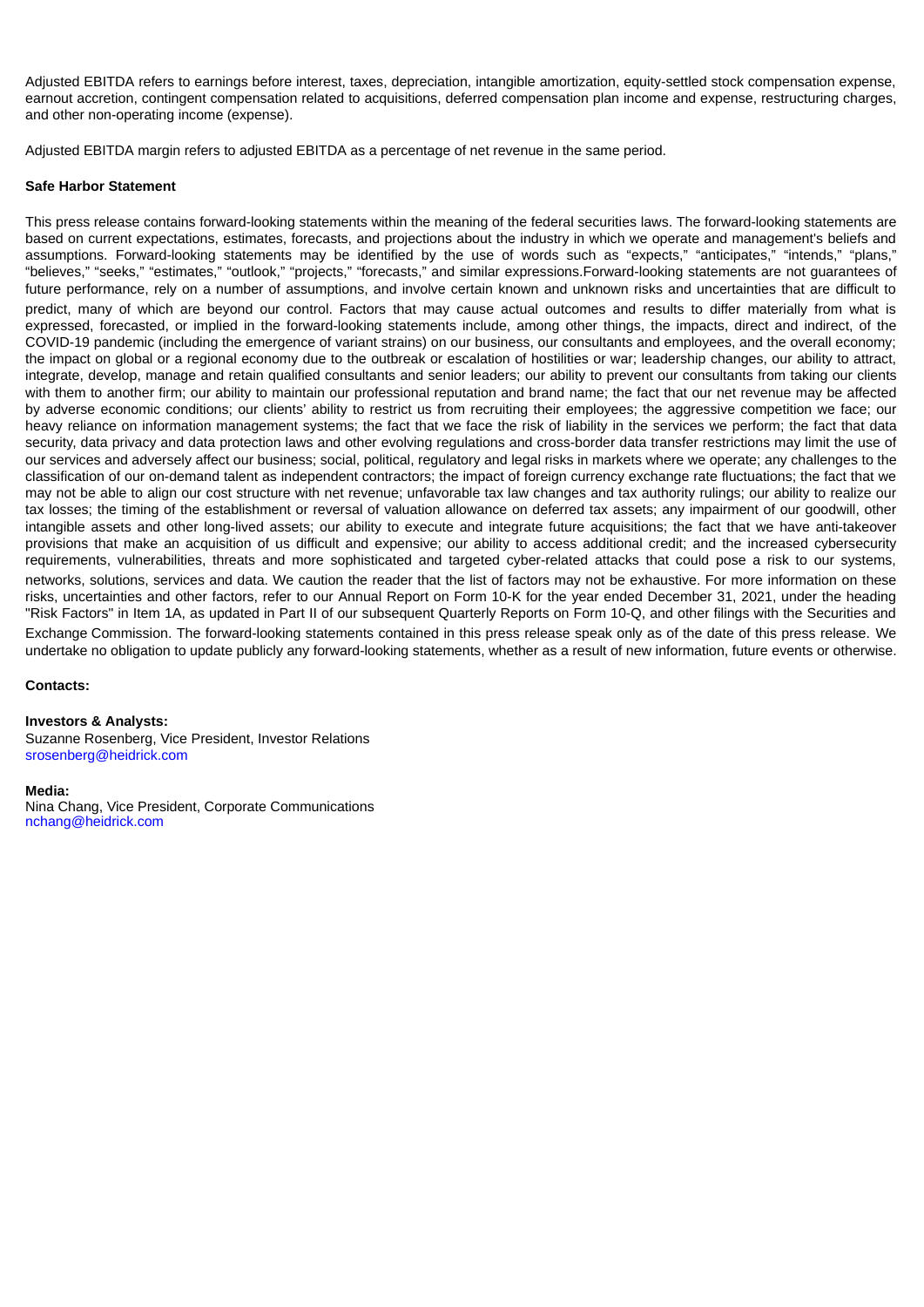#### **Heidrick & Struggles International, Inc. Consolidated Statements of Comprehensive Income** (In thousands, except per share amounts)

(Unaudited)

|                                                            | <b>Three Months Ended</b><br><b>March 31,</b> |          |               |              |             |  |
|------------------------------------------------------------|-----------------------------------------------|----------|---------------|--------------|-------------|--|
|                                                            |                                               | 2022     | 2021          | \$ Change    | % Change    |  |
| <b>Revenue</b>                                             |                                               |          |               |              |             |  |
| Revenue before reimbursements (net revenue)                | \$                                            | 283,861  | \$<br>193,656 | \$<br>90,205 | 46.6 %      |  |
| Reimbursements                                             |                                               | 1,676    | 1,075         | 601          | 55.9 %      |  |
| Total revenue                                              |                                               | 285,537  | 194,731       | 90,806       | 46.6 %      |  |
| <b>Operating expenses</b>                                  |                                               |          |               |              |             |  |
| Salaries and benefits                                      |                                               | 201,445  | 141,363       | 60,082       | 42.5 %      |  |
| General and administrative expenses                        |                                               | 29,794   | 27,368        | 2,426        | 8.9 %       |  |
| Cost of services                                           |                                               | 17,988   | 1,456         | 16,532       | <b>NM</b>   |  |
| Research and development                                   |                                               | 4,402    |               | 4,402        | 100.0 %     |  |
| Restructuring charges                                      |                                               |          | 3,861         | (3,861)      | $(100.0)\%$ |  |
| Reimbursed expenses                                        |                                               | 1,676    | 1,075         | 601          | 55.9 %      |  |
| Total operating expenses                                   |                                               | 255,305  | 175,123       | 80,182       | 45.8 %      |  |
| <b>Operating income</b>                                    |                                               | 30,232   | 19,608        | 10,624       | 54.2 %      |  |
| Non-operating income (expense)                             |                                               |          |               |              |             |  |
| Interest, net                                              |                                               | 110      | 82            |              |             |  |
| Other, net                                                 |                                               | (2,471)  | 3,082         |              |             |  |
| Net non-operating income (expense)                         |                                               | (2, 361) | 3,164         |              |             |  |
| Income before income taxes                                 |                                               | 27,871   | 22,772        |              |             |  |
| Provision for income taxes                                 |                                               | 9,404    | 7,940         |              |             |  |
| Net income                                                 |                                               | 18,467   | 14,832        |              |             |  |
| Other comprehensive loss, net of tax                       |                                               | (1,082)  | (693)         |              |             |  |
| <b>Comprehensive income</b>                                | \$                                            | 17,385   | \$<br>14,139  |              |             |  |
|                                                            |                                               |          |               |              |             |  |
| Weighted-average common shares outstanding<br><b>Basic</b> |                                               | 19,624   | 19,387        |              |             |  |
| <b>Diluted</b>                                             |                                               | 20,511   | 20,171        |              |             |  |
| Earnings per common share                                  |                                               |          |               |              |             |  |
| Basic                                                      | \$                                            | 0.94     | \$<br>0.77    |              |             |  |
| Diluted                                                    | \$                                            | 0.90     | \$<br>0.74    |              |             |  |
| Salaries and benefits as a % of net revenue                |                                               | 71.0 %   | 73.0 %        |              |             |  |
| General and administrative expenses as a % of net revenue  |                                               | 10.5 %   | 14.1 %        |              |             |  |
| Cost of services as a % of net revenue                     |                                               | 6.3 %    | 0.8 %         |              |             |  |
| Research and development as a % of net revenue             |                                               | 1.6 %    | $-$ %         |              |             |  |
| Operating margin                                           |                                               | 10.7 %   | 10.1 %        |              |             |  |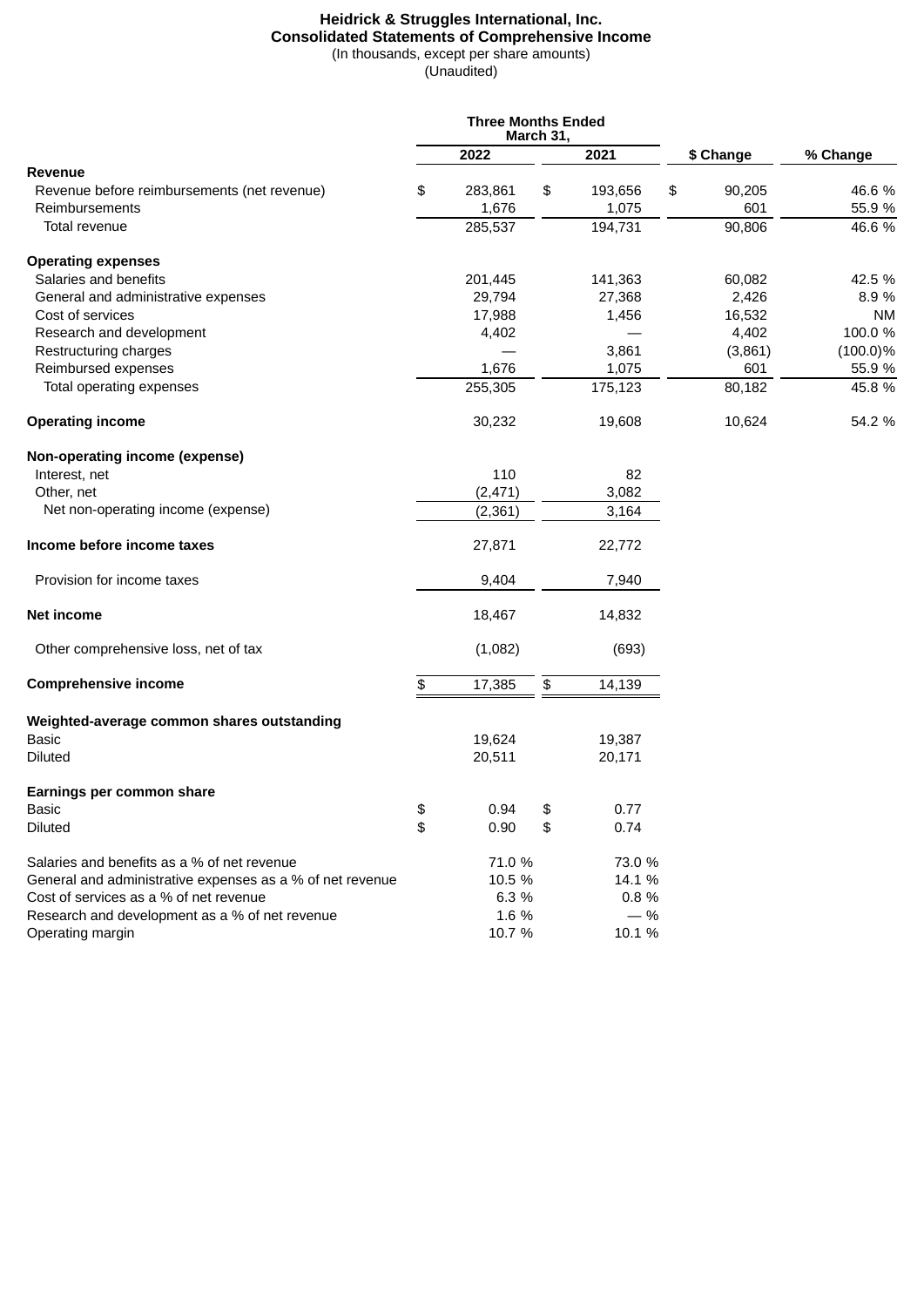# **Heidrick & Struggles International, Inc. Segment Information** (In thousands)

(Unaudited)

|                                             | Three Months Ended March 31. |          |    |           |    |              |            |            |                                                   |
|---------------------------------------------|------------------------------|----------|----|-----------|----|--------------|------------|------------|---------------------------------------------------|
|                                             |                              | 2022     |    | 2021      |    | \$<br>Change | % Change   |            | 2022 Margin <sup>1</sup> 2021 Margin <sup>1</sup> |
| Revenue                                     |                              |          |    |           |    |              |            |            |                                                   |
| <b>Executive Search</b>                     |                              |          |    |           |    |              |            |            |                                                   |
| Americas                                    | \$                           | 162,553  | \$ | 116,506   | \$ | 46,047       | 39.5 %     |            |                                                   |
| Europe                                      |                              | 49.745   |    | 37,643    |    | 12,102       | 32.1 %     |            |                                                   |
| Asia Pacific                                |                              | 30,251   |    | 25,469    |    | 4,782        | 18.8 %     |            |                                                   |
| <b>Total Executive Search</b>               |                              | 242,549  |    | 179,618   |    | 62,931       | 35.0 %     |            |                                                   |
| <b>On-Demand Talent</b>                     |                              | 23,381   |    |           |    | 23,381       | <b>NM</b>  |            |                                                   |
| <b>Heidrick Consulting</b>                  |                              | 17,931   |    | 14,038    |    | 3,893        | 27.7 %     |            |                                                   |
| Revenue before reimbursements (net revenue) |                              | 283,861  |    | 193,656   |    | 90,205       | 46.6 %     |            |                                                   |
| Reimbursements                              |                              | 1,676    |    | 1,075     |    | 601          | 55.9 %     |            |                                                   |
| Total revenue                               |                              | 285,537  | \$ | 194,731   | \$ | 90,806       | 46.6 %     |            |                                                   |
| <b>Operating income (loss)</b>              |                              |          |    |           |    |              |            |            |                                                   |
| <b>Executive Search</b>                     |                              |          |    |           |    |              |            |            |                                                   |
| Americas <sup>2</sup>                       | \$                           | 39.851   | \$ | 26,256    | \$ | 13,595       | 51.8 %     | 24.5 %     | 22.5 %                                            |
| Europe <sup>3</sup>                         |                              | 5,403    |    | 4,540     |    | 863          | 19.0 %     | 10.9 %     | 12.1 %                                            |
| Asia Pacific <sup>4</sup>                   |                              | 5,054    |    | 4,144     |    | 910          | 22.0 %     | 16.7 %     | 16.3 %                                            |
| <b>Total Executive Search</b>               |                              | 50,308   |    | 34,940    |    | 15,368       | 44.0 %     | 20.7 %     | 19.5 %                                            |
| <b>On-Demand Talent</b>                     |                              | (582)    |    |           |    | (582)        | <b>NM</b>  | $(2.5)\%$  | <b>NM</b>                                         |
| Heidrick Consulting <sup>5</sup>            |                              | (2,084)  |    | (4, 710)  |    | 2,626        | 55.8 %     | $(11.6)\%$ | $(33.6)\%$                                        |
| Total segments                              |                              | 47,642   |    | 30,230    |    | 17,412       | 57.6 %     | 16.8 %     | 15.6 %                                            |
| Research and Development                    |                              | (4, 402) |    |           |    | (4, 402)     | <b>NM</b>  | $(1.6)\%$  | $-$ %                                             |
| Global Operations Support <sup>6</sup>      |                              | (13,008) |    | (10, 622) |    | (2,386)      | $(22.5)\%$ | (4.6)%     | (5.5)%                                            |
| Total operating income                      | \$                           | 30,232   | \$ | 19,608    | \$ | 10,624       | 54.2 %     | 10.7 %     | 10.1 %                                            |

 $1$ Margin based on revenue before reimbursements (net revenue).

Includes restructuring charges of \$3.7 million for the three months ended March 31, 2021. 2

Includes restructuring reversals of \$0.1 million for the three months ended March 31, 2021. 3

Includes restructuring reversals of \$0.1 million for the three months ended March 31, 2021. 4

Includes restructuring charges of \$0.3 million for the three months ended March 31, 2021. 5

 $6$  Includes restructuring charges of less than \$0.1 million for the three months ended March 31, 2021.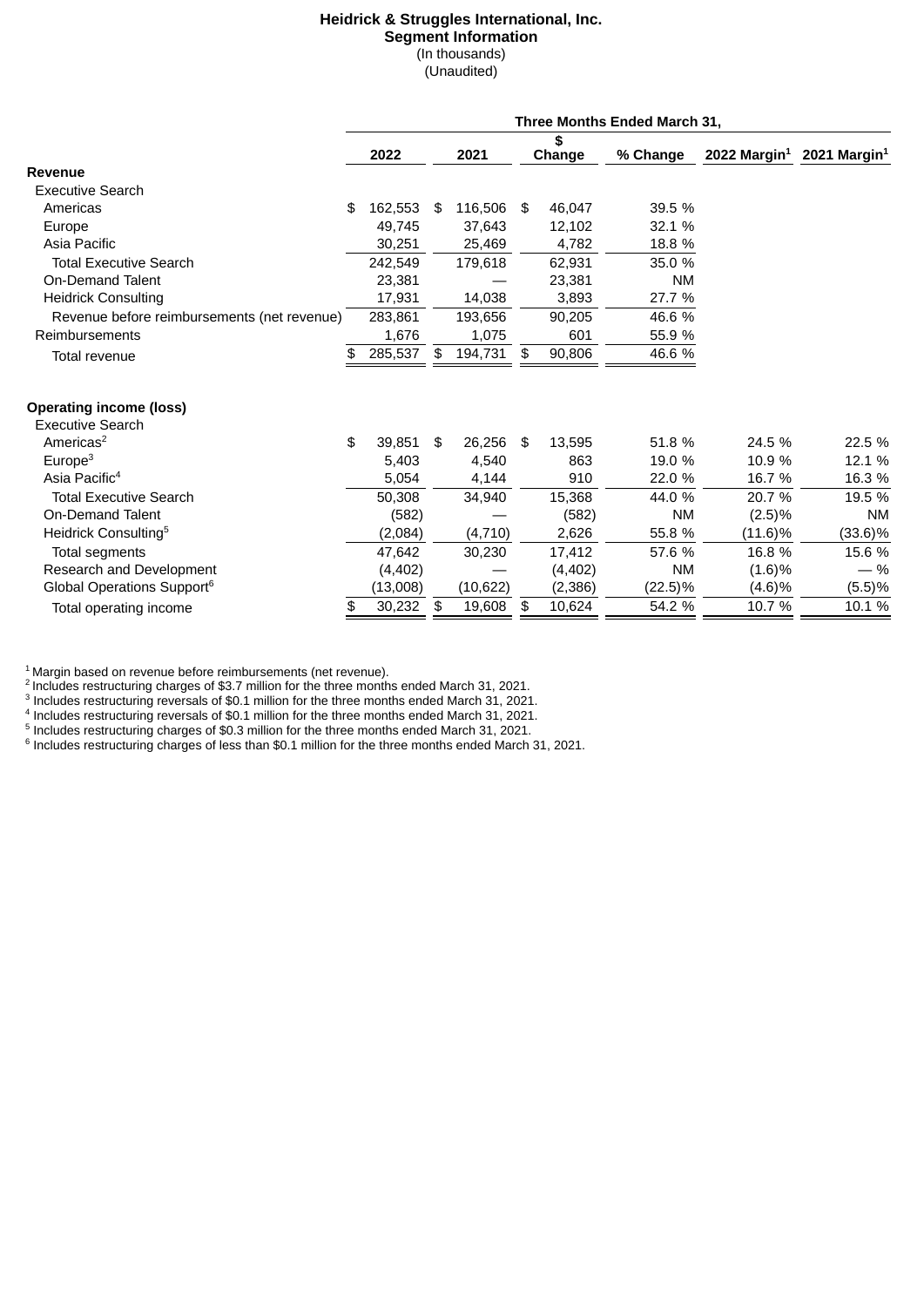## **Heidrick & Struggles International, Inc. Reconciliation of Operating Income and Adjusted Operating Income (Non-GAAP)** (In thousands) (Unaudited)

| Revenue before reimbursements (net revenue) | <b>Three Months Ended</b><br>March 31, |               |    |         |  |  |  |
|---------------------------------------------|----------------------------------------|---------------|----|---------|--|--|--|
|                                             |                                        | 2022          |    |         |  |  |  |
|                                             | \$                                     | 283,861<br>\$ |    | 193,656 |  |  |  |
| <b>Operating income</b>                     |                                        | 30,232        |    | 19,608  |  |  |  |
| <b>Adjustments</b>                          |                                        |               |    |         |  |  |  |
| Restructuring charges <sup>1</sup>          |                                        |               |    | 3,861   |  |  |  |
| Total adjustments                           |                                        |               |    | 3,861   |  |  |  |
| <b>Adjusted operating income</b>            |                                        | 30,232        | \$ | 23,469  |  |  |  |
| Operating margin                            |                                        | 10.7 %        |    | 10.1 %  |  |  |  |
| Adjusted operating margin                   |                                        | 10.7 %        |    | 12.1 %  |  |  |  |

 $1$  The Company incurred restructuring charges of \$3.9 million for the three months ended March 31, 2021.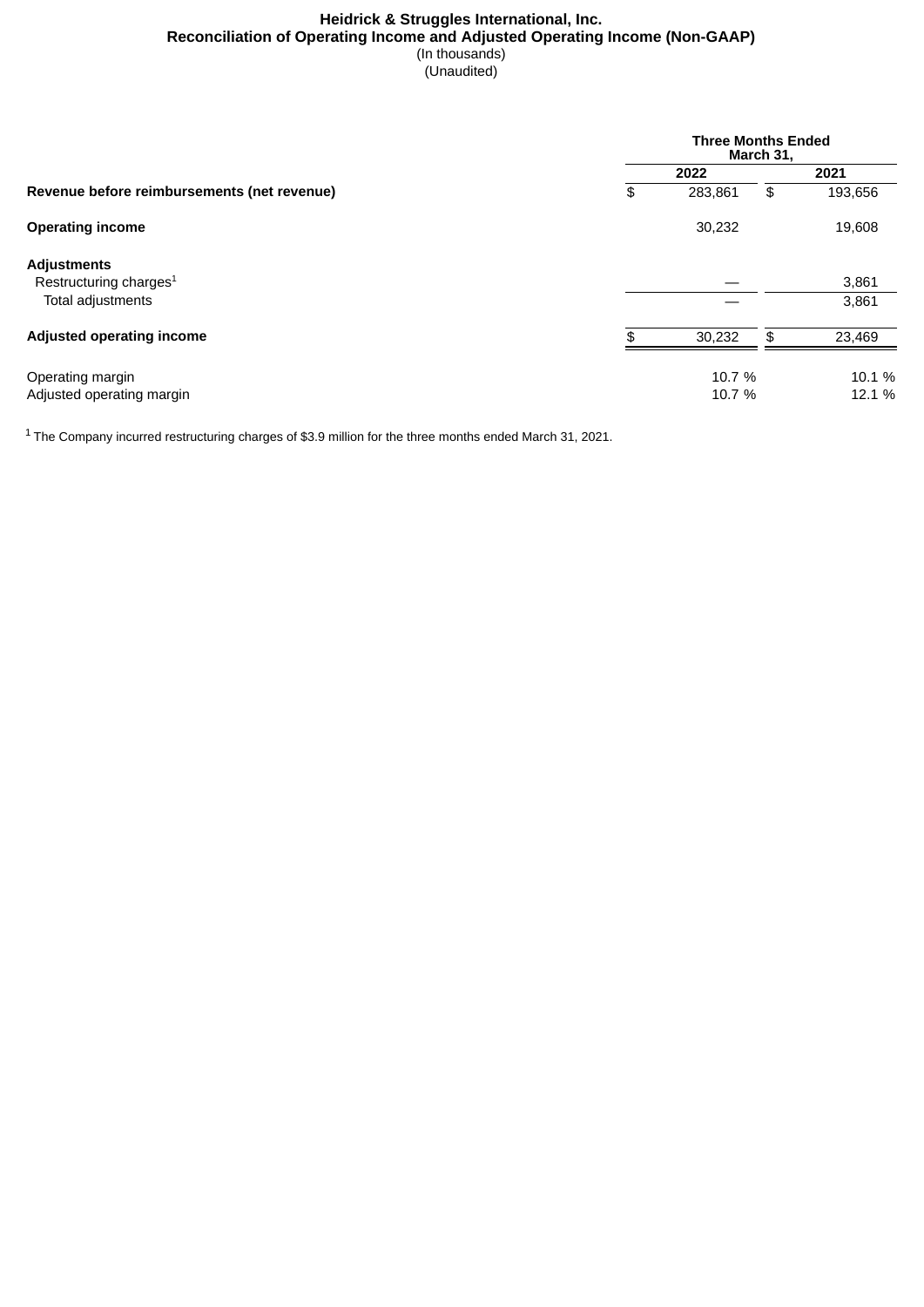## **Heidrick & Struggles International, Inc. Reconciliation of Net Income and Adjusted Net Income (Non-GAAP)** (In thousands) (Unaudited)

|                                                                       | <b>Three Months Ended</b><br>March 31, |                  |                  |  |  |  |
|-----------------------------------------------------------------------|----------------------------------------|------------------|------------------|--|--|--|
|                                                                       |                                        | 2022             | 2021             |  |  |  |
| Net income                                                            | \$                                     | 18,467 \$        | 14,832           |  |  |  |
| <b>Adjustments</b>                                                    |                                        |                  |                  |  |  |  |
| Restructuring charges, net of tax <sup>1</sup>                        |                                        |                  | 2,574            |  |  |  |
| Total adjustments                                                     |                                        |                  | 2,574            |  |  |  |
| Adjusted net income                                                   | \$                                     | 18,467<br>\$     | 17,406           |  |  |  |
| Weighted-average common shares outstanding<br>Basic<br><b>Diluted</b> |                                        | 19,624<br>20,511 | 19,387<br>20,171 |  |  |  |
| Earnings per common share                                             |                                        |                  |                  |  |  |  |
| Basic                                                                 | \$                                     | $0.94$ \$        | 0.77             |  |  |  |
| <b>Diluted</b>                                                        | \$                                     | $0.90$ \$        | 0.74             |  |  |  |
| Adjusted earnings per common share                                    |                                        |                  |                  |  |  |  |
| <b>Basic</b>                                                          | \$                                     | $0.94$ \$        | 0.90             |  |  |  |
| <b>Diluted</b>                                                        | \$                                     | $0.90$ \$        | 0.86             |  |  |  |

 $1$  The Company incurred restructuring charges of \$3.9 million for the three months ended March 31, 2021.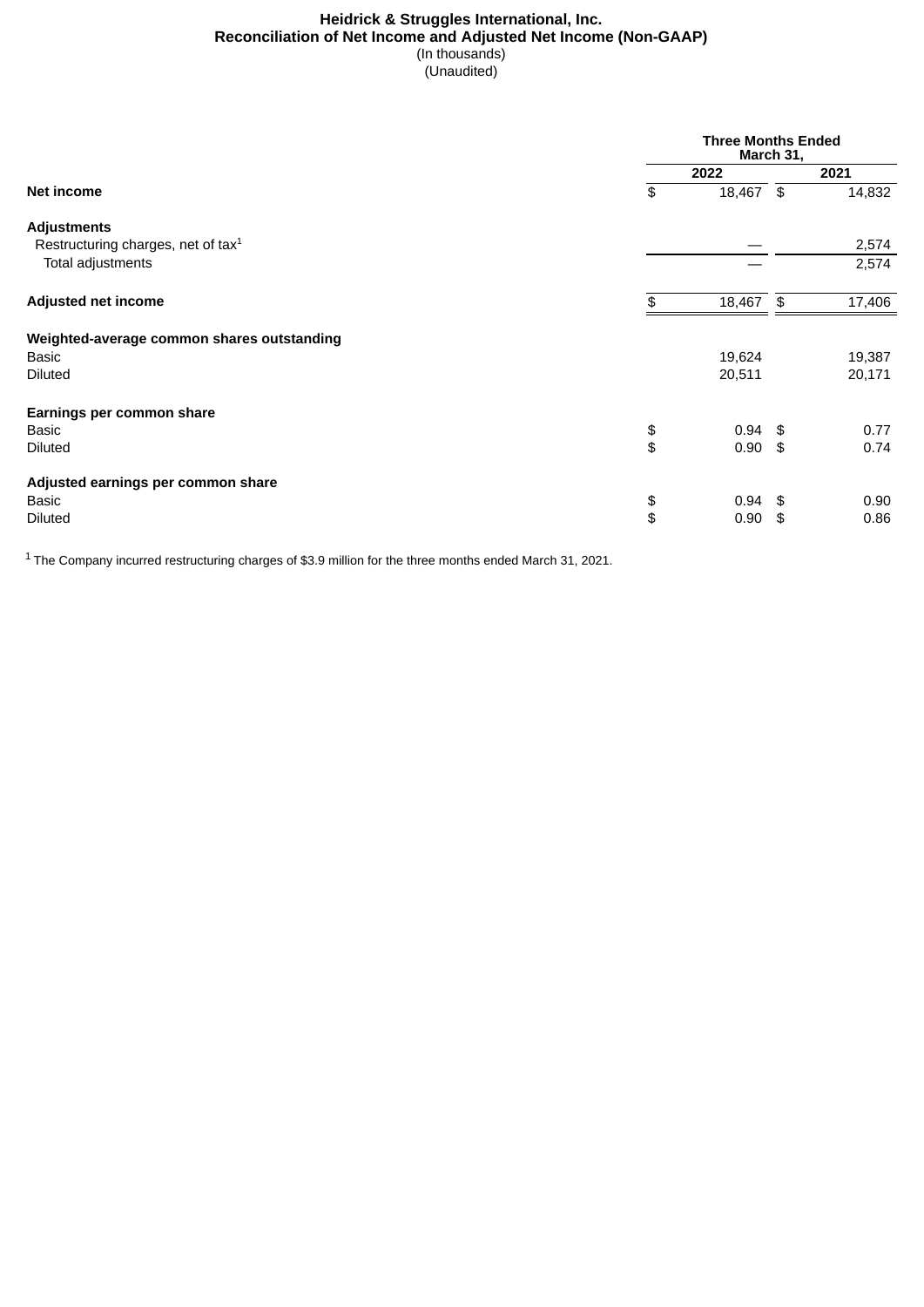## **Heidrick & Struggles International, Inc. Consolidated Balance Sheets** (In thousands) (Unaudited)

|                                                    | March 31,<br>2022 |    |           |
|----------------------------------------------------|-------------------|----|-----------|
| <b>Current assets</b>                              |                   |    |           |
| Cash and cash equivalents                          | \$<br>267,986     | \$ | 545,225   |
| Accounts receivable, net                           | 186,220           |    | 133,750   |
| <b>Prepaid expenses</b>                            | 30,681            |    | 21,754    |
| Other current assets                               | 47,146            |    | 41,449    |
| Income taxes recoverable                           | 3,569             |    | 3,210     |
| Total current assets                               | 535,602           |    | 745,388   |
| <b>Non-current assets</b>                          |                   |    |           |
| Property and equipment, net                        | 27,162            |    | 27,085    |
| Operating lease right-of-use assets                | 69,344            |    | 72,320    |
| Assets designated for retirement and pension plans | 12,372            |    | 12,715    |
| Investments                                        | 38,006            |    | 36,051    |
| Other non-current assets                           | 23,448            |    | 23,377    |
| Goodwill                                           | 139,017           |    | 138,524   |
| Other intangible assets, net                       | 8,462             |    | 9,169     |
| Deferred income taxes                              | 42,159            |    | 42,169    |
| Total non-current assets                           | 359,970           |    | 361,410   |
| <b>Total assets</b>                                | \$<br>895,572     | \$ | 1,106,798 |
| <b>Current liabilities</b>                         |                   |    |           |
| Accounts payable                                   | \$<br>16,350      | \$ | 20,374    |
| Accrued salaries and benefits                      | 179,663           |    | 409,026   |
| Deferred revenue                                   | 55,364            |    | 51,404    |
| Operating lease liabilities                        | 18,963            |    | 19,332    |
| Other current liabilities                          | 53,982            |    | 24,554    |
| Income taxes payable                               | 15,397            |    | 10,004    |
| <b>Total current liabilities</b>                   | 339,719           |    | 534,694   |
| <b>Non-current liabilities</b>                     |                   |    |           |
| Accrued salaries and benefits                      | 71,235            |    | 73,779    |
| Retirement and pension plans                       | 57,076            |    | 55,593    |
| Operating lease liabilities                        | 62,439            |    | 65,625    |
| Other non-current liabilities                      | 14,338            |    | 41,087    |
| Total non-current liabilities                      | 205,088           |    | 236,084   |
| <b>Total liabilities</b>                           | 544,807           |    | 770,778   |
| Stockholders' equity                               | 350,765           |    | 336,020   |
| Total liabilities and stockholders' equity         | \$<br>895,572     | \$ | 1,106,798 |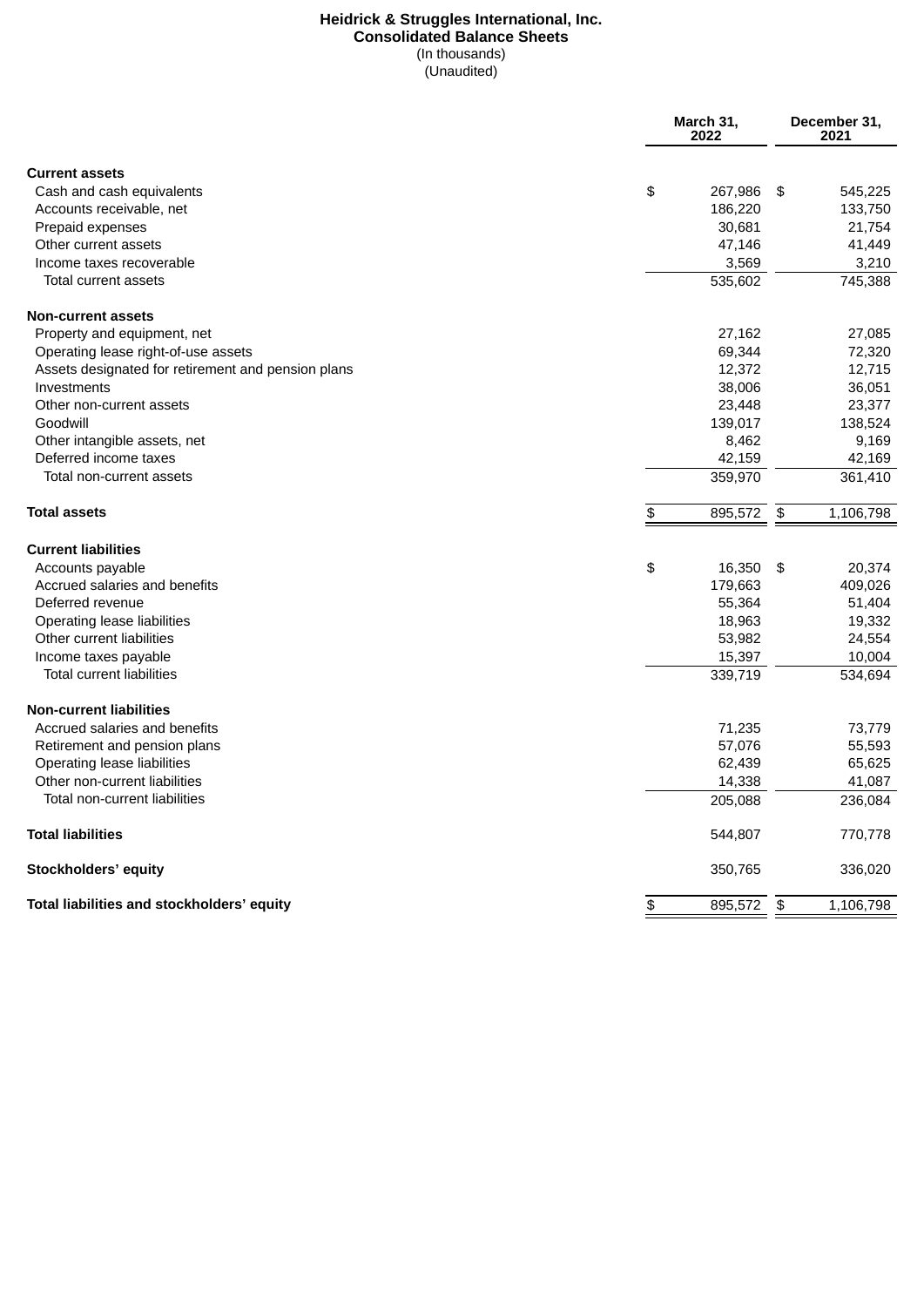#### **Heidrick & Struggles International, Inc. Consolidated Statements of Cash Flows** (In thousands) (Unaudited)

|                                                                                    | <b>Three Months Ended</b><br>March 31, |            |    |            |
|------------------------------------------------------------------------------------|----------------------------------------|------------|----|------------|
|                                                                                    |                                        | 2022       |    | 2021       |
| Cash flows - operating activities                                                  |                                        |            |    |            |
| Net income                                                                         | \$                                     | 18,467 \$  |    | 14,832     |
| Adjustments to reconcile net income to net cash used in operating activities:      |                                        |            |    |            |
| Depreciation and amortization                                                      |                                        | 2,620      |    | 6,068      |
| Deferred income taxes                                                              |                                        | (477)      |    | (495)      |
| Stock-based compensation expense                                                   |                                        | 3,698      |    | 2,991      |
| Accretion expense related to earnout payments                                      |                                        | 271        |    |            |
| Gain on marketable securities                                                      |                                        |            |    | (1)        |
| Loss on disposal of property and equipment                                         |                                        | 167        |    | 21         |
| Changes in assets and liabilities:                                                 |                                        |            |    |            |
| Accounts receivable                                                                |                                        | (53, 142)  |    | (41,209)   |
| Accounts payable                                                                   |                                        | (4, 156)   |    | 1,365      |
| Accrued expenses                                                                   |                                        | (227, 424) |    | (116, 327) |
| Restructuring accrual                                                              |                                        |            |    | (2,902)    |
| Deferred revenue                                                                   |                                        | 4,137      |    | 963        |
| Income taxes recoverable and payable, net                                          |                                        | 5,028      |    | 6,819      |
| Retirement and pension plan assets and liabilities                                 |                                        | 3,497      |    | 1,235      |
| Prepaid expenses                                                                   |                                        | (9,081)    |    | (7, 894)   |
| Other assets and liabilities, net                                                  |                                        | (5,801)    |    | (8,037)    |
| Net cash used in operating activities                                              |                                        | (262, 196) |    | (142, 571) |
| Cash flows - investing activities                                                  |                                        |            |    |            |
| Capital expenditures                                                               |                                        | (1,804)    |    | (945)      |
| Purchases of marketable securities and investments                                 |                                        | (5,011)    |    | (1, 354)   |
| Proceeds from sales of marketable securities and investments                       |                                        | 763        |    | 20,153     |
| Net cash provided by (used in) investing activities                                |                                        | (6,052)    |    | 17,854     |
| Cash flows - financing activities                                                  |                                        |            |    |            |
| Cash dividends paid                                                                |                                        | (3, 119)   |    | (3,072)    |
| Payment of employee tax withholdings on equity transactions                        |                                        | (3,219)    |    | (3,090)    |
| Net cash used in financing activities                                              |                                        | (6, 338)   |    | (6, 162)   |
| Effect of exchange rate fluctuations on cash, cash equivalents and restricted cash |                                        | (2,671)    |    | (1,539)    |
| Net decrease in cash, cash equivalents and restricted cash                         |                                        | (277, 257) |    | (132, 418) |
| Cash, cash equivalents and restricted cash at beginning of period                  |                                        | 545,259    |    | 316,489    |
| Cash, cash equivalents and restricted cash at end of period                        | \$                                     | 268,002    | \$ | 184,071    |